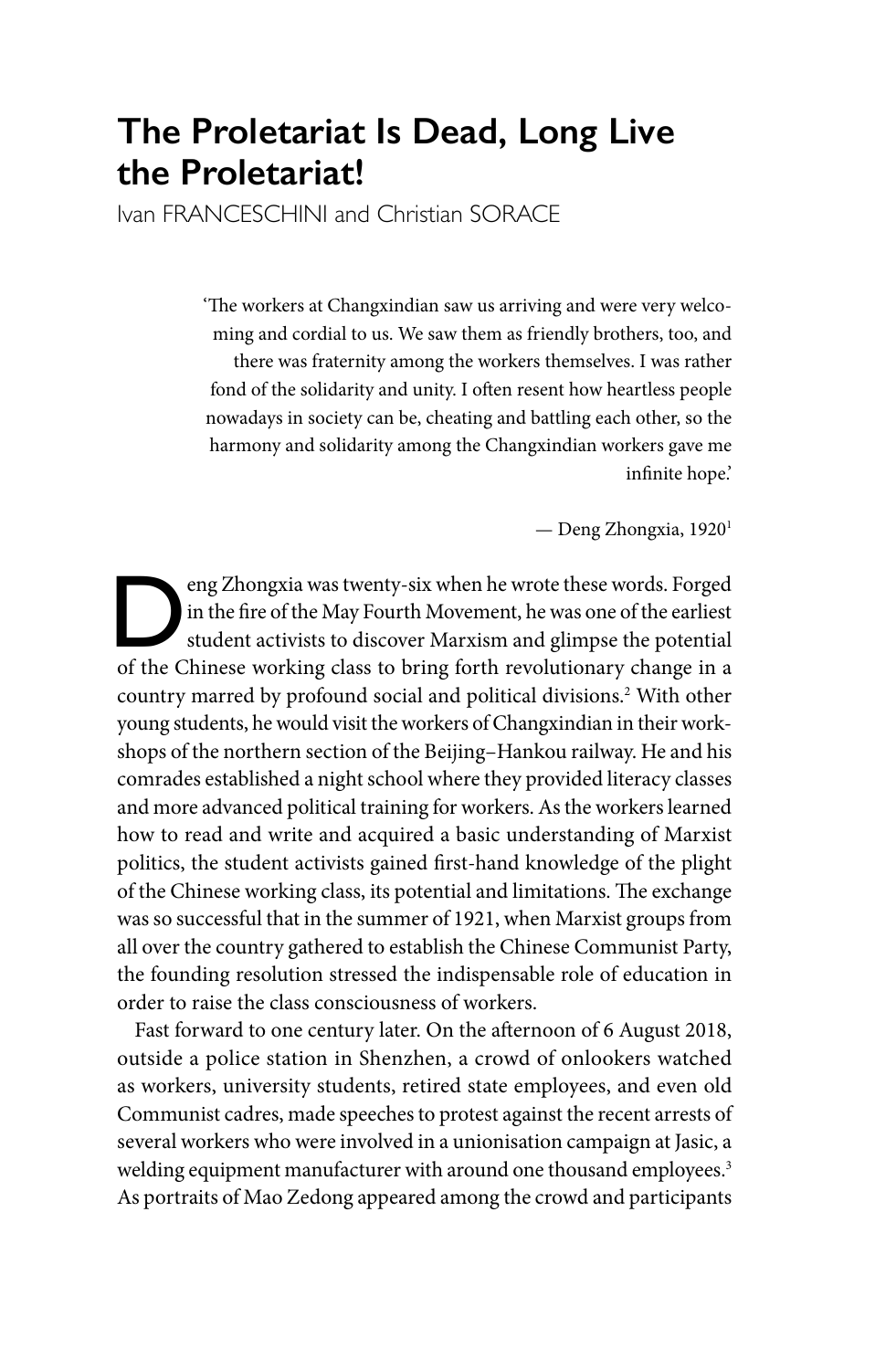wore T-shirts with black-and-white sketches of their detained comrades accompanied by the words 'Solidarity Is Power' in red, several speeches exalted the importance of the unity between workers and intellectuals. As one of the orators said: 'Today's students are tomorrow's workers.' Unbeknownst to the onlookers, the Jasic unionisation campaign and the ensuing mobilisation was the result of a deliberate strategy by Marxist students who had entered the factory as early as 2016 to operate as underground labour organisers in order to plan confrontational collective action.4 The response of the Chinese Communist Party was swift and brutal, with students belonging to Marxist groups in several universities throughout the country who had joined the Jasic campaign, or simply expressed support for it, subjected to surveillance, discipline, and intimidation.<sup>5</sup>

As we write from Canberra and Colorado Springs during a global pandemic in 2021, we are brought to reflect on these two anecdotes that mark the origin and present of the Chinese Communist Party in its first one hundred years of existence. This century has seen what is now one of the largest and most powerful political parties on earth transform from a revolutionary organisation whose foundations were built on the promise of the emancipation of the working class and pursuit of an alternative to capitalist modernity, into a capitalist machine decorated with socialist ornamentation that violently crushes any expression of labour organisation and working-class solidarity. How to explain this *volte-face*, and what it has meant, at different moments in history, for the lives of Chinese workers?

Any account, or collection of accounts, of history faces what Rebecca Karl describes as 'the problem of narration': 'Which facts do we use to tell our story? How is the story organized? In whose voice is it told?'6 In the case of labour history in the People's Republic of China, the politics of representation turn on the question of the relationship between the Communist Party and the working class. Is the Party a conduit of worker voices, which might otherwise be inaudible without its amplification? Or is it a ventriloquist whose script dominates what can be said and who must remain silent? Prior to 1949, what kinds of dreams, longings, and demands animated workers? How were these realised, or disappointed, after workers' supposed liberation in 1949? How does China's role in global capitalism transform, and mediate, the relationship between the Party and Chinese workers?

This book does not attempt to harmonise the polyphonic voices, dialects, and silences of Chinese workers and their interlocutors by providing yet another master narrative. We are not seeking to replace the stentorian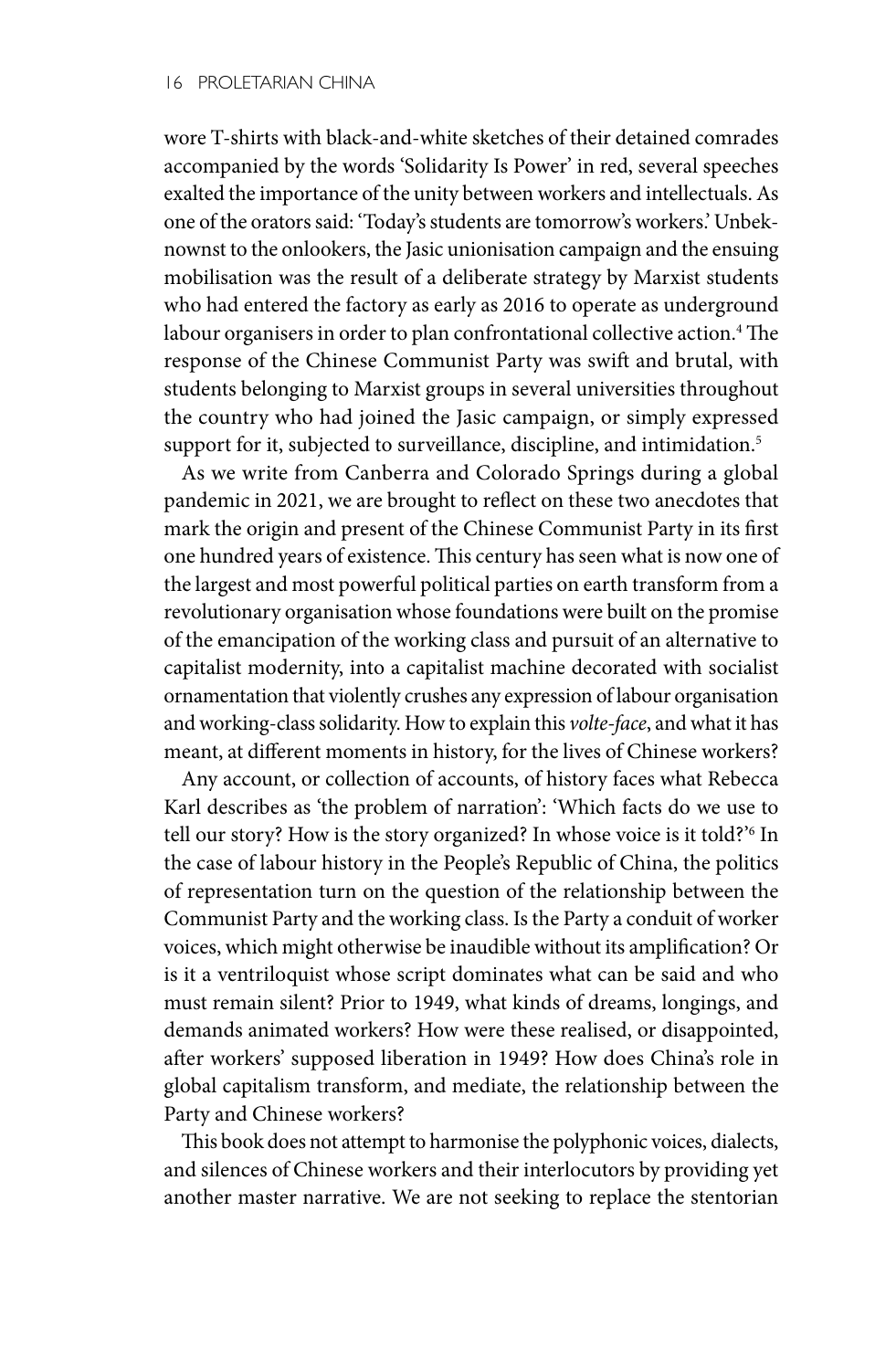'official' voice of the Communist Party with 'authentic' voices from the grassroots, let alone offer our own non-diegetic voice-over narration. Rather, in editing this volume, our hope is to bring into conversation different perspectives from China's past and present about the central role of the working class and its future in China and the world. But the fraught question of representation and narration raises a much thornier, profound, and fundamental conceptual problem: *who is the Proletariat*?

## The Birth Pangs of the Chinese Proletariat

What do workers belonging to different geographies and moments in history share in common? What do weavers in textile mills in the 1940s in Shanghai have in common with today's migrant construction workers building China's gleaming cosmopolitan cities? What does a Communist militant being persecuted by the Nationalist Party in the early twentieth century have in common with a labour organiser being repressed by the Communist Party in the twenty-first century? The common denominator between these very different situations can be found under the signifier of the 'Proletariat'.

The very title of this book—*Proletarian China*—represents a conscious effort to retrieve the concept of 'Proletariat' from the dustbin of history. Although there have always been and will always be workers, the Proletariat is a relatively recent political and conceptual invention, naming an organised working class in revolutionary struggle against the bourgeois, whose historic mission is to bring about a transition to Communism. In Mandarin, Proletariat is translated as 无产阶级—the 'propertyless class'—faithful to Marx and Engels' definition in the *Communist Manifesto* as the class with 'nothing to lose but their chains'.7 The Proletariat, then, is the name for a subject awaiting its birth. As Jacques Rancière argues in *The Philosopher and His Poor*, 'the Proletariat exists only by virtue of its inscription in the Book of Science'—Marx's *Capital*. 8 In the formation of the Proletariat, empirical workers with varying interests and backgrounds become a class acting for-itself as a political subject. Unable to give birth to itself, the Proletariat requires a midwife, an organised political party to compose, as Hobbes described of the Leviathan, an artificial body from 'the motley crowd of laborers'—an inorganic body constantly threatened with 'decomposition into simple individuals,' doubles, vagrants, and swindlers.9 Since its birth whose gestation required decades and date remains imprecise, the Proletariat has resembled a powerful agentic body,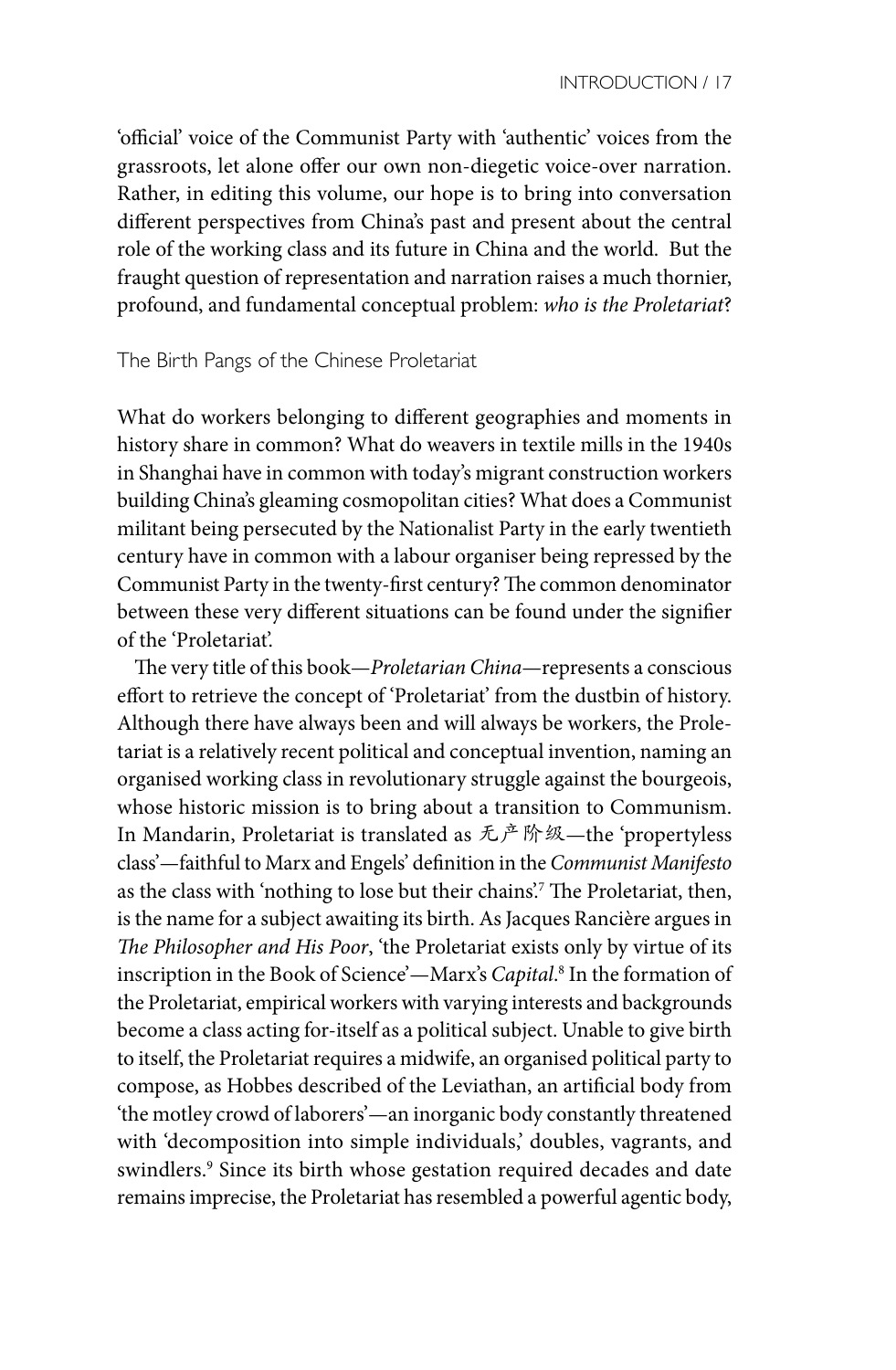a cumbrous prosthetic body, a moribund body, and perhaps, one day a phoenix-like body.10

The founding of the Chinese Communist Party in 1921, one hundred years ago from the date of publication of this volume, on a boat in Jiaxing's South Lake, brought forth the emergence of the Proletariat as a political entity in China.<sup>11</sup> Although labour unions, movements, factory struggles, and competing political visions pre-existed the Communist Party, the concept and arrival of the Proletariat in China as a historical and political agent was a programme of the Party.12 At that time, China's working class was a coastline in a vast sea of agriculture, one rife with divisions related to gender, native place, clientelist networks, and even secret-society affiliation, merely an 'empirical dispersion' of workers.13 For the first half of the twentieth century in China, the Proletariat remained a conceptual notion, a political aspiration, and birth announcement.

The 1949 Watershed

This identification of the Proletariat with the Communist Party was and is—rife with contradictions, which became a permanent field of tension when the Party achieved a monopoly over political legitimacy in 1949, and which were further intensified after the nationalisation of industry in 1956. What did the establishment of the People's Republic of China mean for the Chinese working class? According to the official narrative, 1949 liberated workers from their exploitation under previous regimes of nascent capitalism, and semi-feudalism/semi-colonialism. Sounding a less enthusiastic note, some academics have suggested that the sustained worker activism of the Republican era dissipated when the Communist Party came to power, bringing workers to heel under the symbolic promise of their emancipation.<sup>14</sup> Others have argued that the Party's victory subjected workers to a new regime of dependency in and on their workplace that substantially undermined their organised power.15 Although the idea of worker quiescence in the Mao era has long been exposed for what it was—a myth—and new sociological studies have pointed out the continuity in labour conditions before and after the Communist takeover, 1949 marked a symbolic and discursive watershed for Chinese workers.<sup>16</sup> If workers were now in power through the Communist Party, what possible reason could they have to raise their voices to complain and protest? And yet complain and protest they did, as many essays in this volume demonstrate.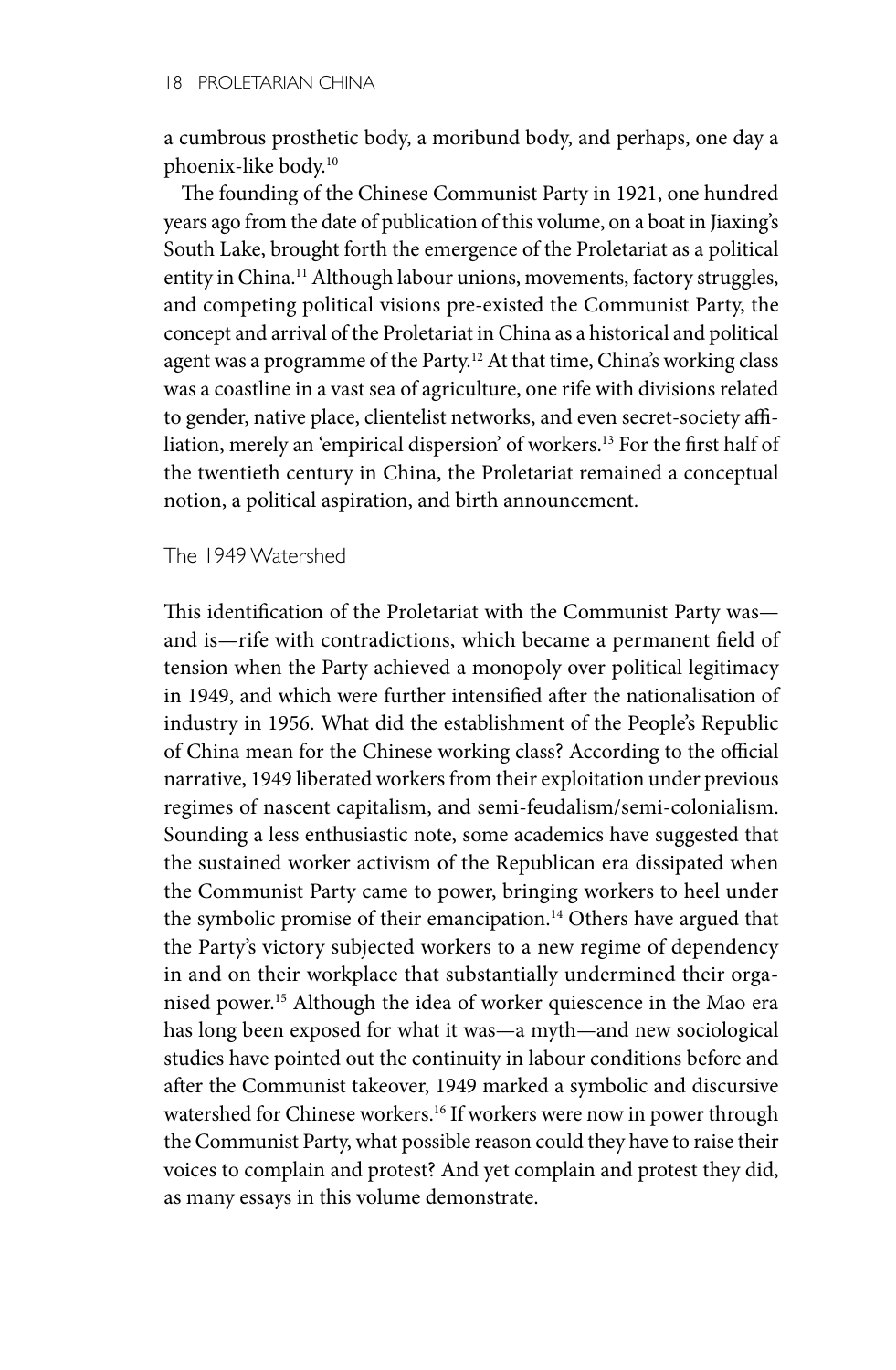Indeed, one of the vexing questions about twentieth-century communism in China and beyond its borders has been: why would workers be unhappy and accumulate grievances in a workers' state led by a Communist Party? As we will see throughout this volume, despite a relationship of intimate embodiment, in China the Communist Party and workers did not always see eye-to-eye, which is why Mao, among other leaders, entertained and tolerated at various points the seemingly unorthodox right for workers, in a workers' state, to strike.<sup>17</sup> For a long time, the myths of the 'socialist heroism' and 'dedication' of Chinese workers—or their 'passivity' and 'quiescence', depending on one's political perspective—drew attention away from these political debates and the extent of workplace activism in Maoist China. Although the Communist Party claimed to represent the working class, the working class and the Party have never fully coincided without remainder—these 'remainders' being the ongoing targets of the state's disciplinary apparatus and the Party's thought reform.

The Leninist paradox that China inherited from the Soviet Union is that the logic of worker emancipation depends on the Communist Party to give it political form in the dictatorship of the proletariat ( $\hbar \dot{P}$ 阶级专政). Under these conditions, the working class can only achieve self-identity and sovereignty by way of its mediation through the Communist Party, which installs a permanent gap at the heart of representation. The amorphous category of the Proletariat acts like the Holy Spirit which fuses together the Party (the Father) and the working class (the Son) in a Holy Trinity. This trinitarian structure explains both how workers could experiment with insurgent democratic forms during the Cultural Revolution and how the Communist Party could later shed the skin of the Proletariat in its metamorphosis to capitalism.

Since it is not an empirical given, the Proletariat is bestowed flesh in aesthetic representations of glowing workers, tools in hand, immersed in the strenuous activity of building the future. Cultural production and aesthetic education are required for workers to see themselves as belonging to the Proletariat. Thus, the worker is doubled, yet again, in the aesthetic luminescence of the Proletariat, which both magnifies and diminishes her power. Although such proletarian dreamworlds are by now faded slogans on abandoned factory walls, sold as capitalist trinkets, or studied by the dispassionate gaze of academics, their spectral presence continues to haunt the imagination of the present.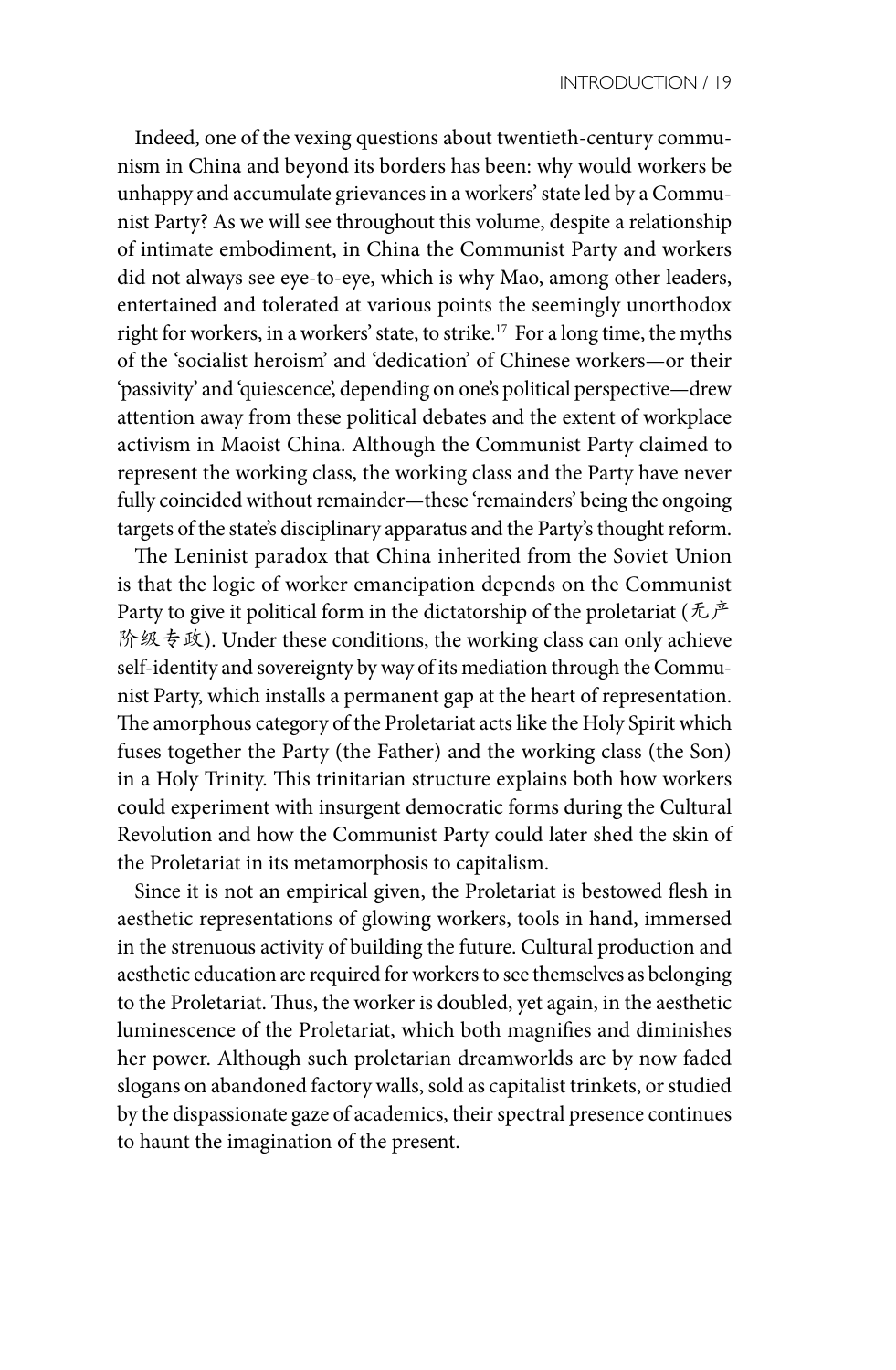These underlying paradoxes and doubles constitutive of twentieth-century communism would occasionally irrupt in the political debates that took place at times of crisis (for instance in 1951, 1956, and 1966).<sup>18</sup> For these reasons, the Chinese Communist Party under Mao maintained strict control over who was admitted to the Proletariat and who was its enemy. The revolutionary goal to emancipate the working class reinscribed and reified their identities in the dossier (档案), or personnel file.<sup>19</sup> Although dossiers and the household registration system ( $\dot{P}$  $\Box$ ) functioned as the tiered basis of social organisation and work in Maoist China, one of the defining features of Maoist thought was an unease and suspiciousness of the reduction of the political to the sociological, which is why one's political standpoint (立场) or attitude (态度) could atone for one's class background, under certain conditions.<sup>20</sup>

As Joel Andreas has pointed out, the Chinese experiment stands out from all variations of the twentieth-century communist project in several respects.21 First, under the work unit system (单位), the Chinese Communist Party managed to make employment relatively permanent (for some), going as far as to promise workers an 'iron rice bowl' (铁饭碗) of lifelong employment.<sup>22</sup> Second, due to the centrality of the work unit system, workplaces were turned into sites of worker participation, fostering strong norms of industrial citizenship and participation in spite of the workers' lack of autonomy. Finally, the Party in China adopted a radical programme of social levelling, which Mao Zedong episodically extended to include the political power and privileges of Party cadres.<sup>23</sup>

To its credit, at various moments in the early history of the PRC, Maoism—as a political project—also sought to break down the rigid sociological hierarchies and barriers, which consigned workers to their functions in the factory. Workers were encouraged to read, speak, philosophise, engage in politics, write poetry, paint, and expand their capacities as human beings, which is among the reasons which made Maoism so inspiring globally.24 Although many of these experiments were episodic and short-lived, they ought to be recognised as meaningful attempts in China to create a 'rupture in the order of things … in the traditional division assigning the privilege of thought to some and the tasks of production to others.'25

One of the central paradoxes of labour in Maoist China, torn between developmental and political imperatives, is that the Communist Party both sought to tie workers to their place and set them free.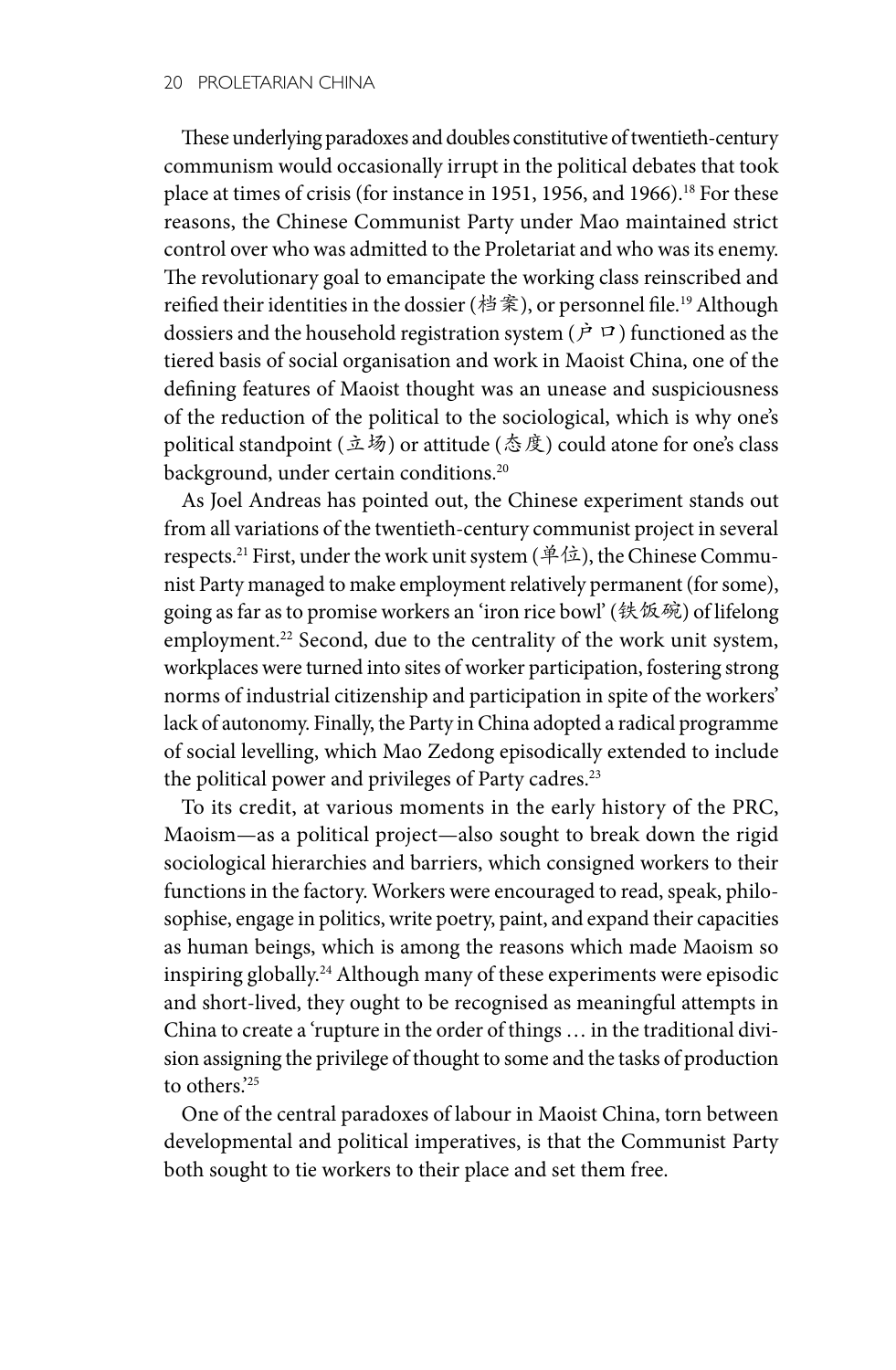#### The Death of the Chinese Proletariat

Although the workplace in the Maoist years was definitely no paradise, the reform era saw a growing gap between the rhetoric of the Communist Party and the lived reality of the workers. While millions of workers in the state and collective sectors were laid off as the 'iron rice bowl' of lifetime employment shattered, wave after wave of migrants from the countryside with no other choice than to work in awful conditions in sweatshops arrived in the cities. Even as the Party attempted to rein in the worst labour rights abuses through the promulgation of detailed labour legislation, new forms of precarious labour entailing different dynamics of exploitation mushroomed.

Discursively, after the exhaustion of Maoism as a political project of 'class struggle' (阶级斗争), the sociological (and a-political) understanding of class defined as 'strata' (阶层) has become the hegemonic framework of analysis within and outside China. Since reform and opening, new sociological categories have proliferated, such as 'vulnerable groups' (弱势群体), 'floating population' (流动人口), 'second generation of migrant workers' (新生代农民工), 'ant tribe' (蚁族), among numerous other classifications the 'class antagonism' that structures society through division, according to classical Marxism, has become an anamorphic blur in a 'moderately prosperous society'.26 Similarly, the discourse of the working class as the 'master' (主人翁) of the country and the enterprise has been displaced by an anodyne language of detailed individual rights rooted in a set of labour laws that systematically undermine collective rights.<sup>27</sup> This new emphasis on the law has been interpreted by scholars as a means through which the Communist Party has re-created its hegemony over labour politics, while re-defining the meaning of work.28 As demonstrated by the anecdote about the Jasic campaign at the beginning and by numerous chapters in this volume, attempts by Chinese workers and intellectuals to resurrect the body of the Proletariat as a political subject have been met unflinchingly with repression sanctioned by the Communist Party.29

At the same time, however, the Chinese Communist Party still holds on to its legitimating claim to represent 'the vanguard of the working class', which to this day features prominently in the opening line of the Party Constitution. As Alessandro Russo has argued, this is 'an assertion with a precise organisational thrust—an injunction that the CCP remains the only legitimate political organisation in China, and that no independent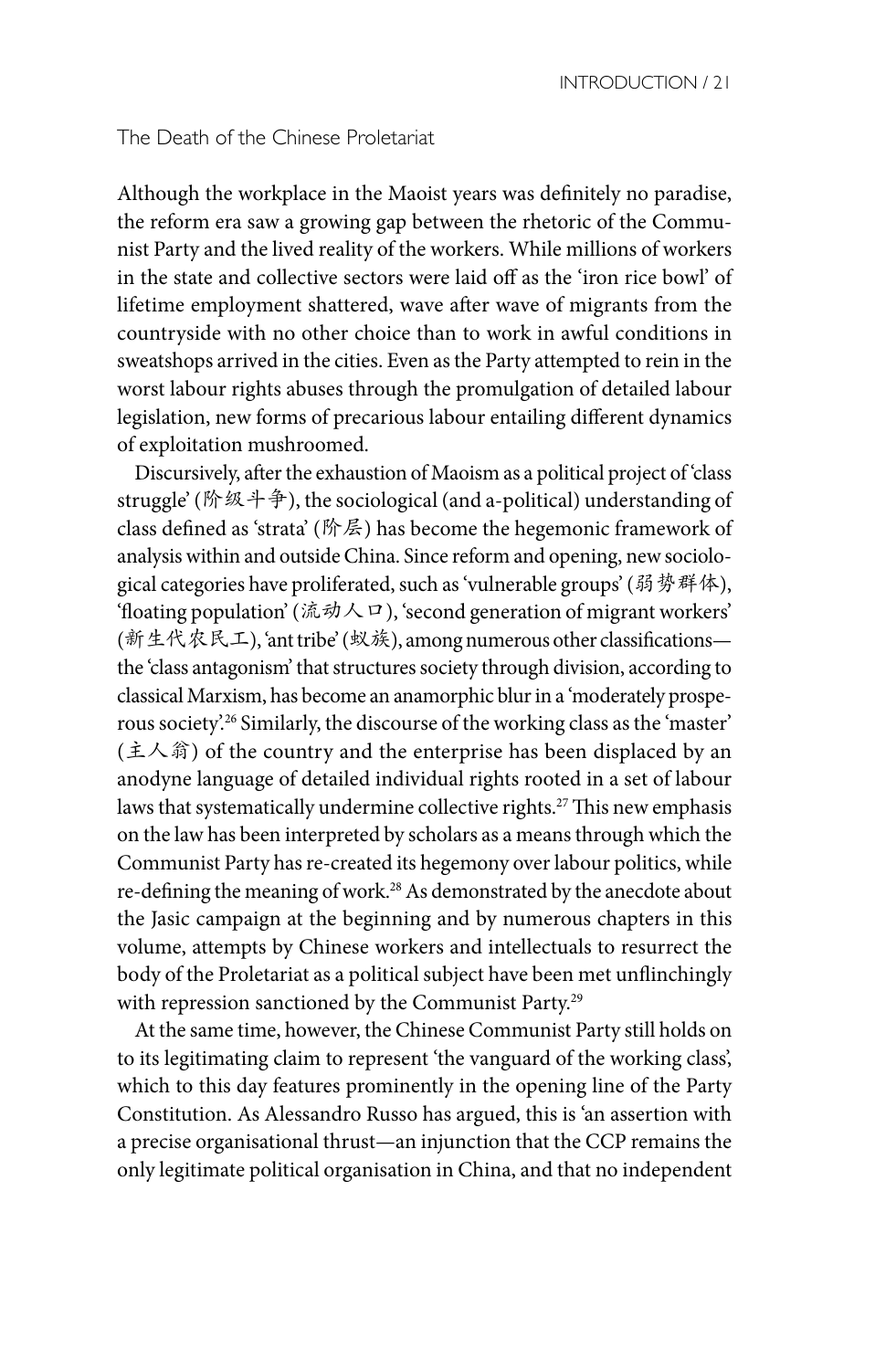political organisation of wage-earning slaves can be tolerated. The category "working class" is an essential component of the government's discourse, albeit shorn of its political value.'30 This hegemony, however, is increasingly contested, as workers defy the risk of state repression to stage strikes and protests, and a contentious civil society dares to help workers advance demands that go beyond the narrow boundaries permitted by Party-State legalism in the reform era—or at least this was what was happening until Xi Jinping's crackdowns on labour nongovernmental organisations in the mid- $2010s$ <sup>31</sup>

In these circumstances, does it still make sense to talk about the Proletariat in China today, when the Party who supposedly gave it life has abandoned its creature? We believe it does, at least as a political aspiration. The common sense of post-socialism has been to dismiss the Proletariat as a political Frankenstein—a monstrous, distorted body—whose shadow eclipses the lives of actual workers. In our post-ideological and de-politicised age of positivist fundamentalism, people have eagerly sloughed off 'the fatal weight of words without bodies, of these phantoms, called the people, the proletariat, equality, or class struggle<sup>'32</sup> in the utopian search for *reality as it is*, for the ordinary worker shorn of revolutionary illusions. The problem with this account is that the ordinary worker, like the Proletariat, does not exist apart from the political and epistemological frameworks which inscribe its concept and representation. Again, Rancière is a helpful guide through the perils and paradoxes of representation. He does not critique the socialist celebration of labour in the name of an 'authentic' working class reality beyond the distorted mirror of propaganda but in order to deconstruct the pernicious binary between representation and reality altogether: 'We are not going to scratch images to bring truth to the surface, we are going to shove them aside so that other figures may come together and decompose there.<sup>'33</sup> Following Rancière, a goal of this volume is to allow a multiplicity of figures of labour to appear, the configuration remains open-ended, contestable, and ongoing. We still need to talk about the Proletariat today, because we still live under capitalism.

In China, as else and everywhere under late capitalism, we are witnessing an unrelenting process of *proletarianisation*—masses of people whose survival is dependent on aridifying trickles of capital— without the coming of the Proletarian as the political subject who was promised would dig capitalism's grave.<sup>34</sup> Even without the Proletariat, the world is indeed proletarian. We decided to title this book *Proletarian China* first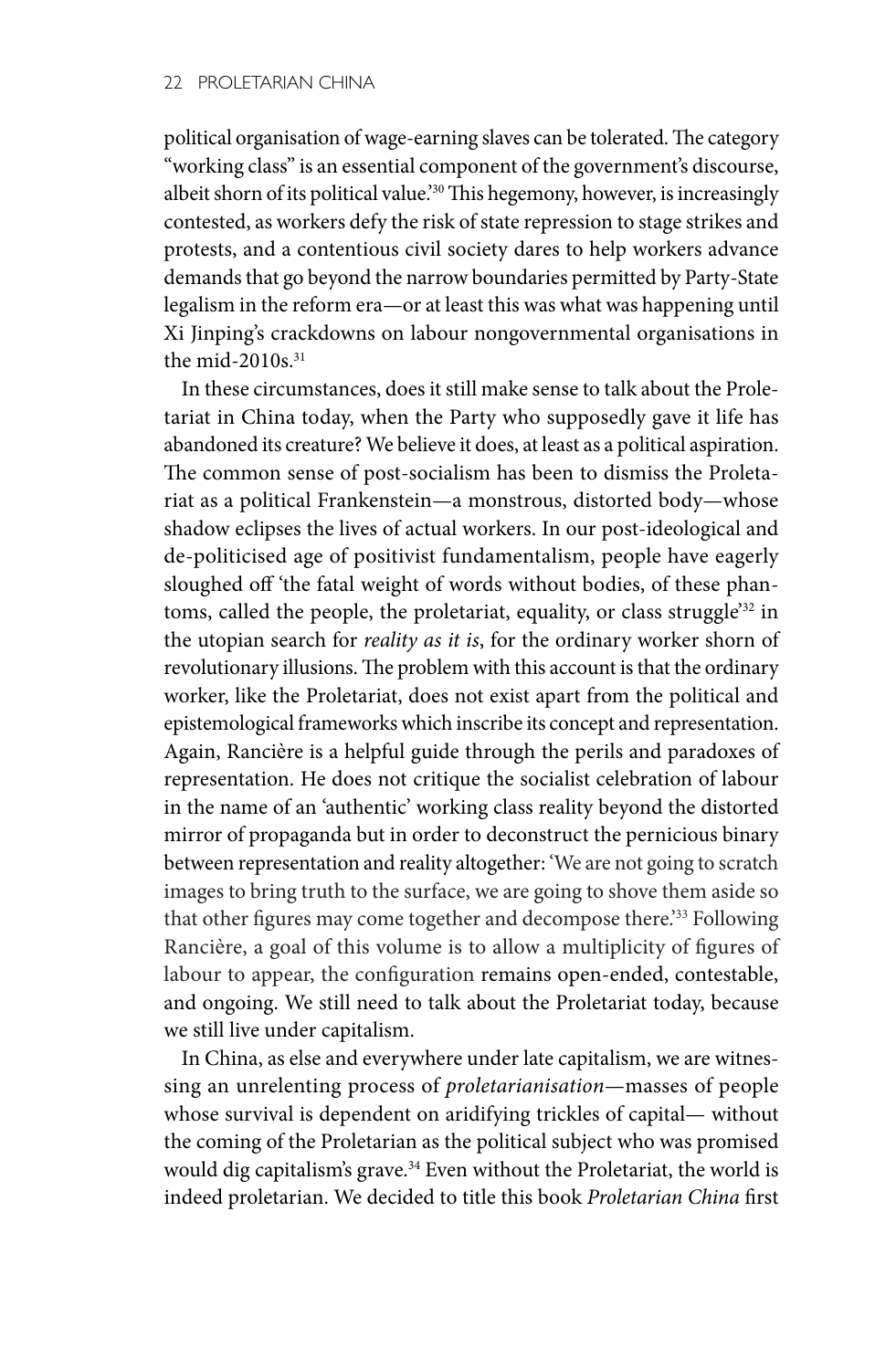as a commitment to the core Marxist insight into one of the main contradictions of capitalism: workers are dispossessed from the world that they make and depend on for survival. We also chose *Proletarian* in particular due to its ambiguous occupation of the space between adjective, noun, and subject, in which the composition and decomposition of political worlds takes place.

At the same time, while accepting the fact that Proletariat as a political aspiration still has value today, it is important to admit that the Proletariat, in China as elsewhere, is dead. Separated from the Party, the Proletariat once again has become disembodied and returned to its spectral status. Whether there will be incarnations of it in China or globally is a question of political composition. The Chinese Communist Party's new body is adorned with the costumery of 5,000 years of civilisational progress and gilded through the last several decades of capitalist accumulation. Today, what remains of the Communist Party's embodiment of The Proletariat is Mao's sallowish, embalmed corpse on Tiananmen Square, which may in the end, be only a wax figurine from Madame Tussauds.<sup>35</sup> As Alessandro Russo puts it: 'If the main barrier against the political existence of workers is the reference to a mummified working class enshrined in official discourse, nothing that is politically novel will be able to come into being unless there is an explicit, conscious effort to keep this fiction at bay.'36 Even after its political de-throning and mummification, the phantom of the Proletariat continues to haunt the working class.

### Nurturing Utopian Dreams

After so many disappointments, it is difficult to avoid the nihilistic gaze under which all attempts to build a better world appear doomed to failure. As Peter Sloterdijk wrote: 'The historical world was nothing but a graveyard of enthusiasms.'37 Glancing at the remnants of past utopias from the perspective of today conjures an eerie feeling, as if we were looking at, and being looked at by, the ruins of a dreamworld. As the late Mark Fisher pointed out, gazing at ruins opens a series of questions about agency: who built and inhabited what are now ruins? What happened to produce these remains?38

In the case of the People's Republic of China, what is eerie is the sense of incommensurate worlds superimposed on each other. In the Great Leap Forward, people laboured and sacrificed themselves for a 'utopia of material plenitude' which turned out to be a deadly mirage;<sup>39</sup> during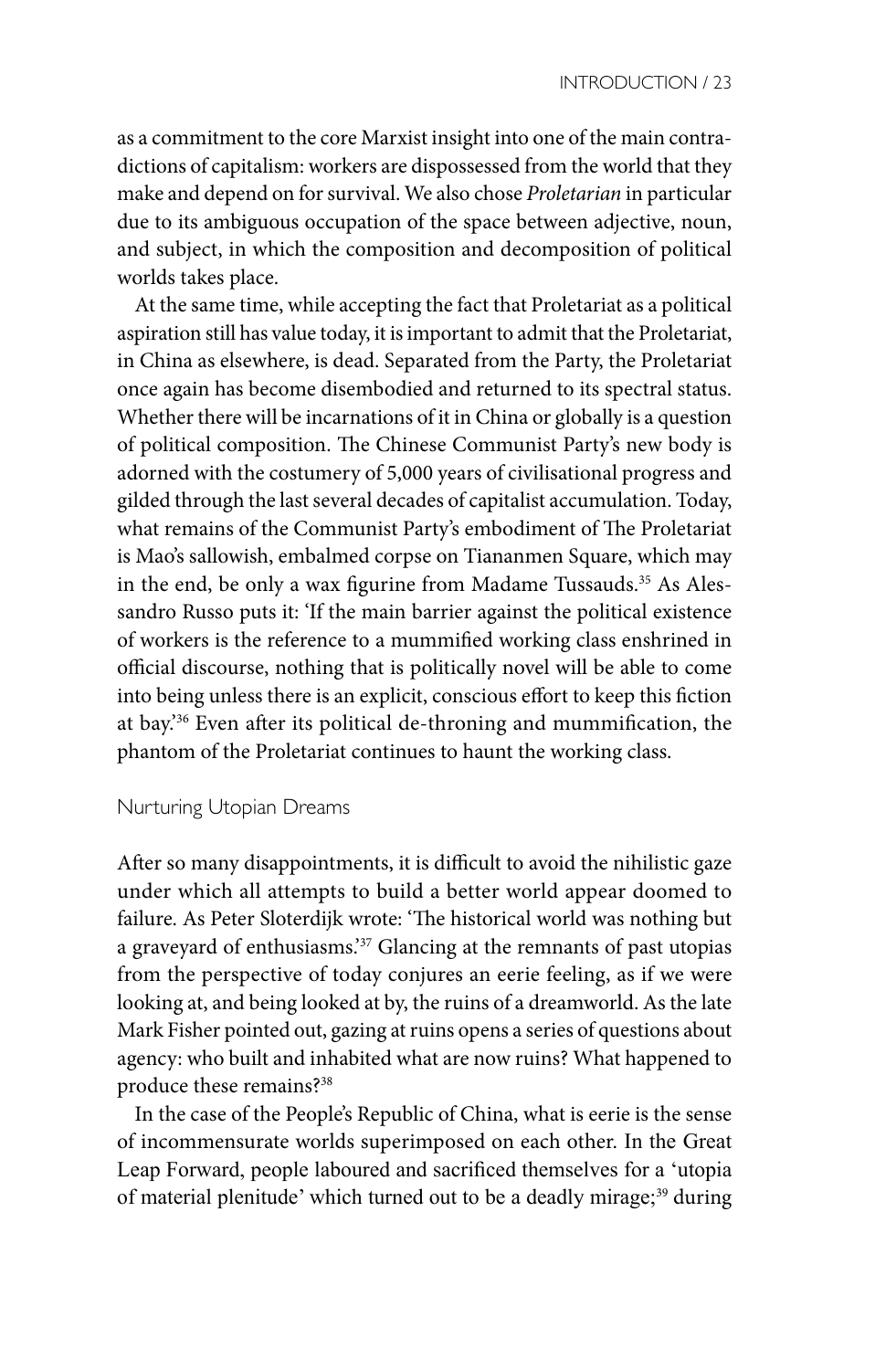the Cultural Revolution, people's labour was given meaning by the 'utopia of proletarian power';<sup>40</sup> after the abandonment of Maoist utopias, labour chased after the pragmatic utopia of wealth and modernity; in the Xi era, while pursuing 'private paradise', Chinese people's labour is enlisted in the utopia of national rejuvenation and glory on the world stage—personal interests being enmeshed in, while not entirely reducible to, the ideologies of their time.<sup>41</sup> And this does not even touch upon all the utopias that workers attach to their work, and their lives beyond it, in private reveries. From the mass utopias of the past, utopia in China has been de-collectivised, individuated, and then re-incorporated into the glory of the national body politic. As the writer China Miéville so beautifully puts it: 'We live in a utopia: it just isn't ours.'42

## About This Book

In its attempt to retrieve the shards of broken utopian promises, this volume builds on our previous editorial endeavour, the book *Afterlives of Chinese Communism*, published by Verso and ANU Press back in 2019. While *Afterlives* revisited the complicated and contested legacies of Chinese Communism through a series of essays focusing on keywords and concepts in the political vocabulary of the Chinese Communist Party, this volume adopts a different approach. Here, each chapter is linked to a specific event, so that on the whole the volume is structured as a timeline of the development of Chinese society from the early twentieth century to this day, which is not meant to construct but rather disrupt notions of teleological historical development.

Some of the episodes chosen for inclusion in this timeline can be considered landmark events in contemporary Chinese history—for instance, the Anyuan strike of 1922, the Shanghai uprising and massacre of 1927, the January Storm of 1967, the worker protests of 1989, among others but most episodes are drawn from occurrences and situations that rarely feature in history books. These range from a boat trip up the Yangzi river in 1898 to a long-forgotten strike for rice in the early 1930s; from the temporary closure of a communist propaganda newspaper in wartime Chongqing in 1941 to the establishment of the first workers' universities during the Cultural Revolution; from the passing of laws that criminalised sex work in the late 1970s to a tragic fire that killed dozens of workers in 1993; from kiln slaves in the 2000s to the prospect of workerless automation of the future. Geographical diversity adds another layer of complexity